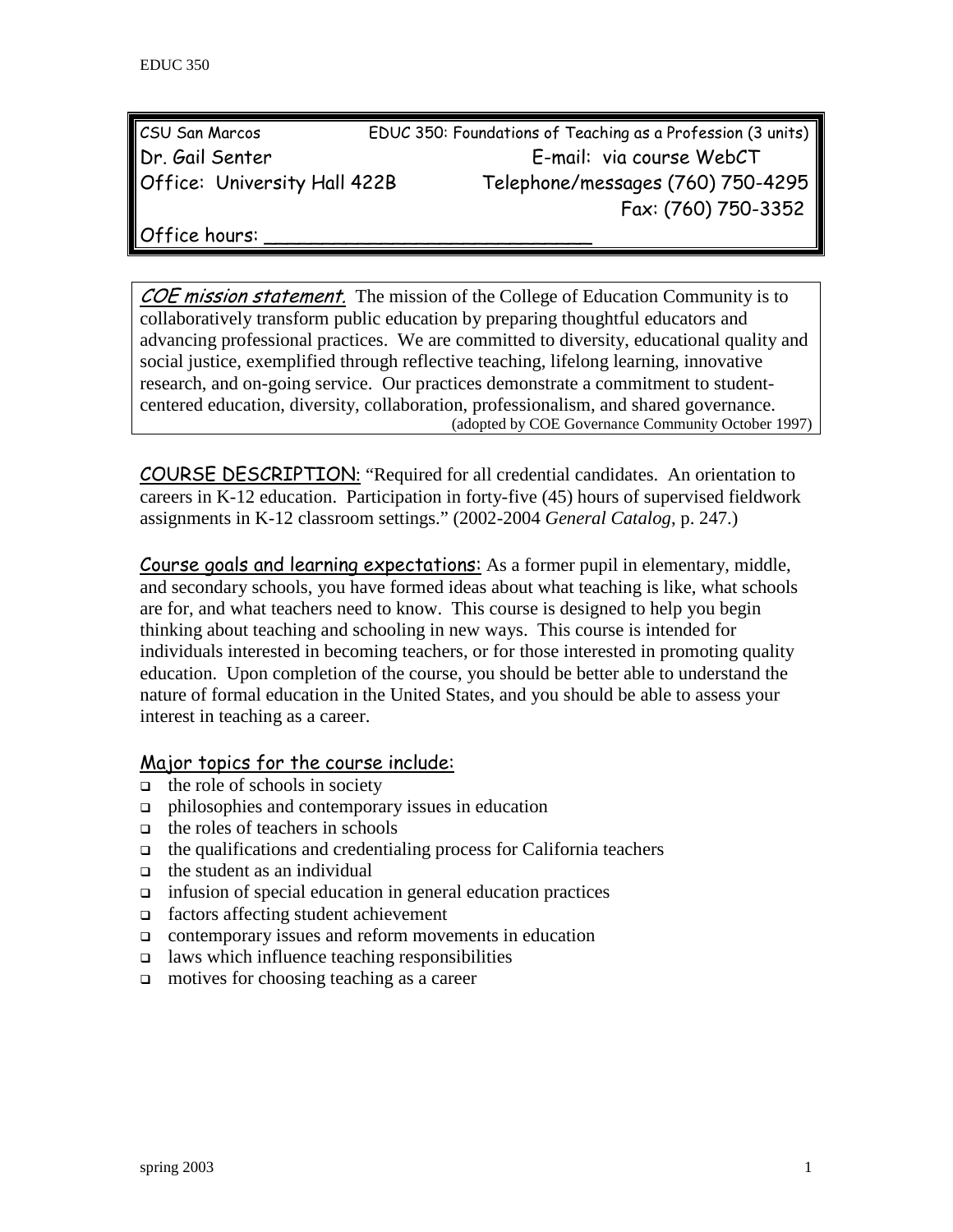## REQUIRED TEXTS:

- Armstrong D.G., Henson, K.T., and Savage, T.V. (2001). *Teaching Today.* Merrill Prentice Hall.
- Villa, Richard A. and Thousand, Jacqueline S. (1995). *Creating an Inclusive School.* Alexandria, VA: Association for Supervision and Curriculum Development. (Chapters 1, 2, 3, p. 125-135 and 162-167)
- Essay handout: Thousand, J. "Laws Related to Special Education that Affect Teachers"
- Avi. (1991). *Nothing but the truth*. Avon Books.
- Senter**.** (1999). *Custom-printed course materials*

One of the following CDE documents and a selected trade book:

- **California Department of Education.** *Elementary makes the grade*; *Caught in the middle*; *or Second to none*. Sacramento, CA.
- **Trade book for book presentation** (refer to custom-printed course materials for book annotations). Book assignments will be confirmed the second class session.

# EXPECTATIONS AND PROFESSIONALISM

Authorization to teach English learners. This credential program has been specifically designed to prepare teachers for the diversity of languages often encountered in California public school classrooms. The authorization to teach English learners is met through the infusion of content and experiences within the credential program, as well as additional coursework. Students successfully completing this program receive a credential with authorization to teach English learners.

(Approved by CCTC in SB 2042 Program Standards, August 02)

Students with disabilities requiring reasonable accommodations. Students are approved for services through the Disabled Student Services Office (DSS). This office is located in Craven Hall 5205, and can be contacted by phone at (760) 750-4905 or TTY (760) 750-4909. Students authorized by DSS to receive special accommodations should meet with their instructor during office hours or, in order to ensure confidentiality, in a more private setting.

\* \* \* \* \* \* \* \* \* \* \* \*

Teacher education is a professional preparation program, and students are expected to adhere to standards of dependability, confidentiality, academic honesty, and writing achievement.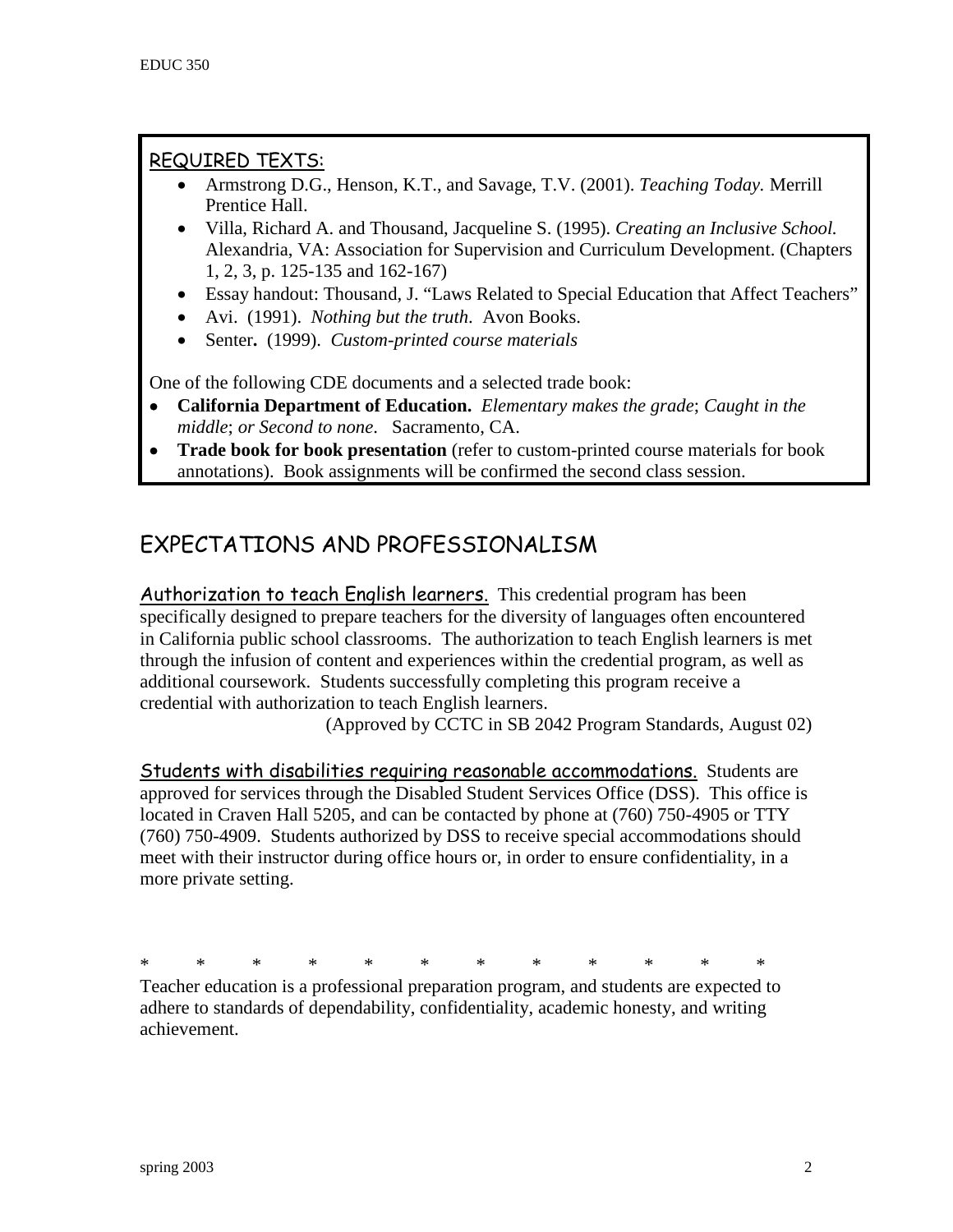Regarding attendance: Due to the dynamic and interactive nature of courses in the COE, all students are expected to attend all classes and participate actively. Absences and late arrivals/early departures will affect the final grade. COE policy states: "At a minimum, students must attend more than 80% of class time, or *s/he may not receive a passing grade for the course* at the discretion of the instructor." *(COE policy adopted 1997)*  Given the weekend format for this course, "class session" will equate loosely to 2-3/4 hours. If you miss two class sessions or are late (or leave early) for more than three sessions, you cannot receive a grade of A. If you miss three class sessions, your highest possible grade is a  $C_{\tau}$ . A minimum grade of  $C_{\tau}$  is required in EDUC 350 to qualify as prerequisite for admission to the CSUSM teacher credential program. If extenuating circumstances occur, please contact the instructor as soon as possible. Attendance will be recorded by the instructor on nametags distributed at the beginning and collected at the end of every class meeting.

Punctuality. Please be on time to class and return promptly from breaks, ready to work.

Dependability. Come to class prepared to discuss readings and to participate actively in discussions. When involved in group projects, share your resources and accept responsibility and accountability for the final outcome by fulfilling your obligations.

Collaboration. Work together in a supportive and mutually beneficial way.

Regarding cell phones and pagers. Please turn off phones and pagers or set to vibration before entering the classroom.

Regarding assignments. Because it is important for teachers to be able to effectively communicate their ideas to students, parents, colleagues, and administrators, writing that is original, clear, and error-free is a priority for the College of Education. Students are responsible for all assignments, and it is expected that work will be turned in on time. Dates for presentations and written assignments appear on the tentative course calendar in the course materials. Absences do not affect due dates. Additionally, keep personal copies of all written work.

Please be prompt with your work. The highest score late work will earn is  $B^+$ , and may be returned without comment/critique. (Scores will be given on a sliding scale over a maximum two-week acceptance period, and will not be accepted after that period.) *\*\*A minimum grade of C+ in this course is allowable; however, CSUSM College of Education requires that students maintain a minimum average of B- for the entire program.*

Regarding Below Standard Work. Students who earn a grade lower than  $B$ - on a paper may be invited to rewrite it, with prior approval from the instructor. (I will make a note on your original work. Rewrites are limited to one assignment per student. The rewrite, along with the original work, will be due one week after the original paper is returned to the student. *Note:* Both grades will be averaged; consequently, reworked papers will not be eligible for an  $\boldsymbol{A}$  grade.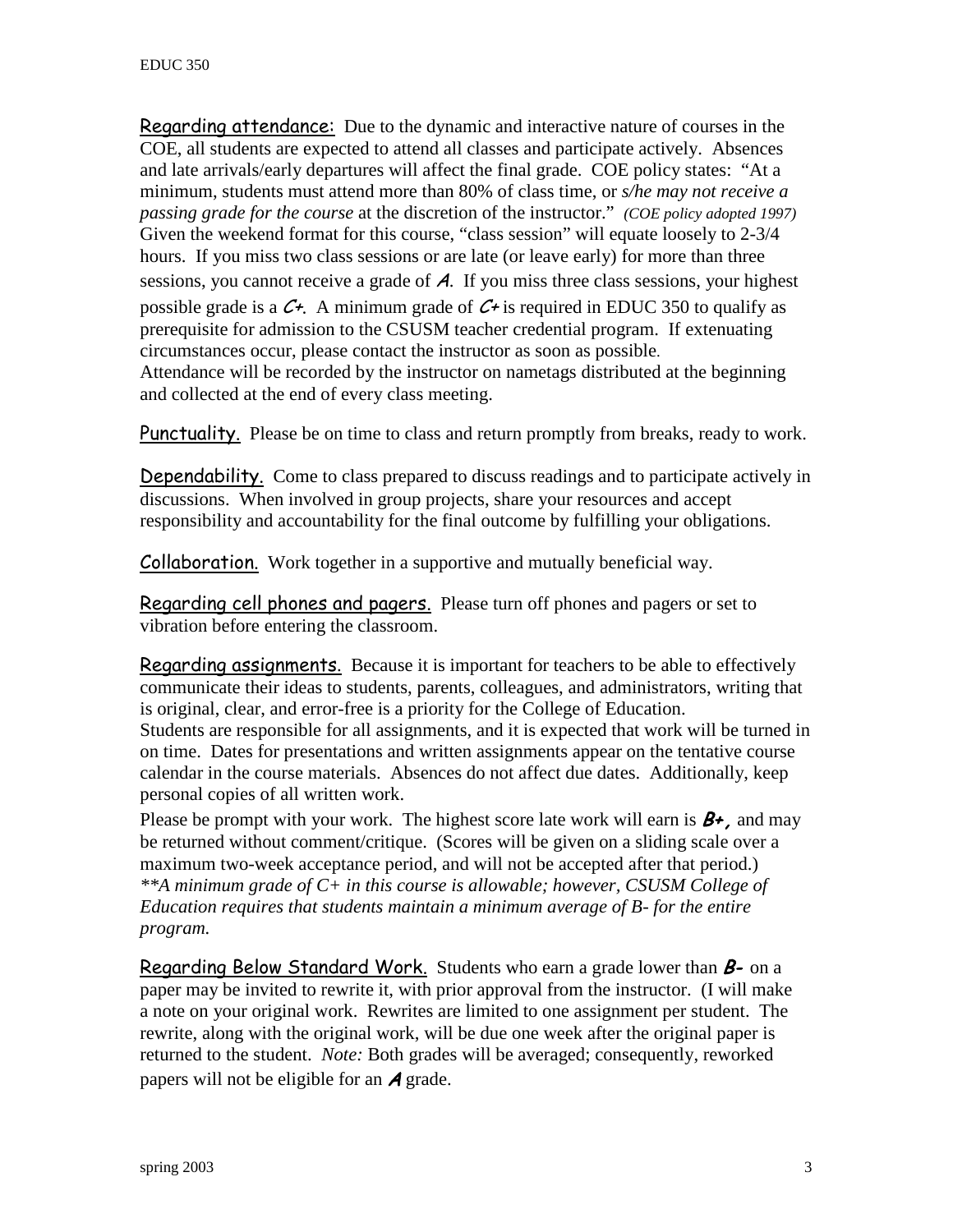#### General expectations for written assignments:

You may use the services of the Writing Center to assist you in producing graduate-level papers. In general, the following expectations apply to all written assignments:

- content quality and clarity: depth and breadth, reflection and insights, scholarly discussion
- writing quality and clarity, including mechanics, spelling, grammar, appropriate language. (Continued errors, as well as sexist and/or racist language are inappropriate and unacceptable.)
- appropriate use of respectful, person-first language in all written and oral assignments and discussions (e.g., "student with autism" rather than "autistic student"—refer to custom resource book for additional information regarding objections and preferred language)
- overall appearance, completeness, timeliness, and inclusion of cooperative worksheet and/or other appropriate forms
- all assignments, except for in-class work such as quick writes and peer journal responses, are to be typed, double spaced.

#### General criteria for grading assignments:

- A Outstanding work on assignment; excellent syntheses of information and experiences; great insight and application; excellent writing.
- B Completion of assignment in good form with good syntheses and application of information and experiences; writing is good.
- C Completion of assignment; adequate effort; adequate synthesis of information and application of information and experiences; writing is adequate.
- D Incomplete assignment; inadequate effort and synthesis of information; writing is less than adequate.

| <b>General Grading Scale:</b>                                                                  | $A = 100 - 93\%$      | $A = 92-90%$ |                 |  |
|------------------------------------------------------------------------------------------------|-----------------------|--------------|-----------------|--|
|                                                                                                | $B_{+} = 89 - 87\%$   | $B = 86-83%$ | $B = 82 - 80\%$ |  |
|                                                                                                | $C_{\pm} = 79 - 78\%$ |              |                 |  |
| ** A minimum grade of $C+$ is required in EDUC 350 to qualify as prerequisite for admission to |                       |              |                 |  |
| the CSUSM teacher credential program.                                                          |                       |              |                 |  |

*Please consider this: "The standard of excellence on any job site is defined by the sloppiest piece of work that you will accept."* (F. Jones)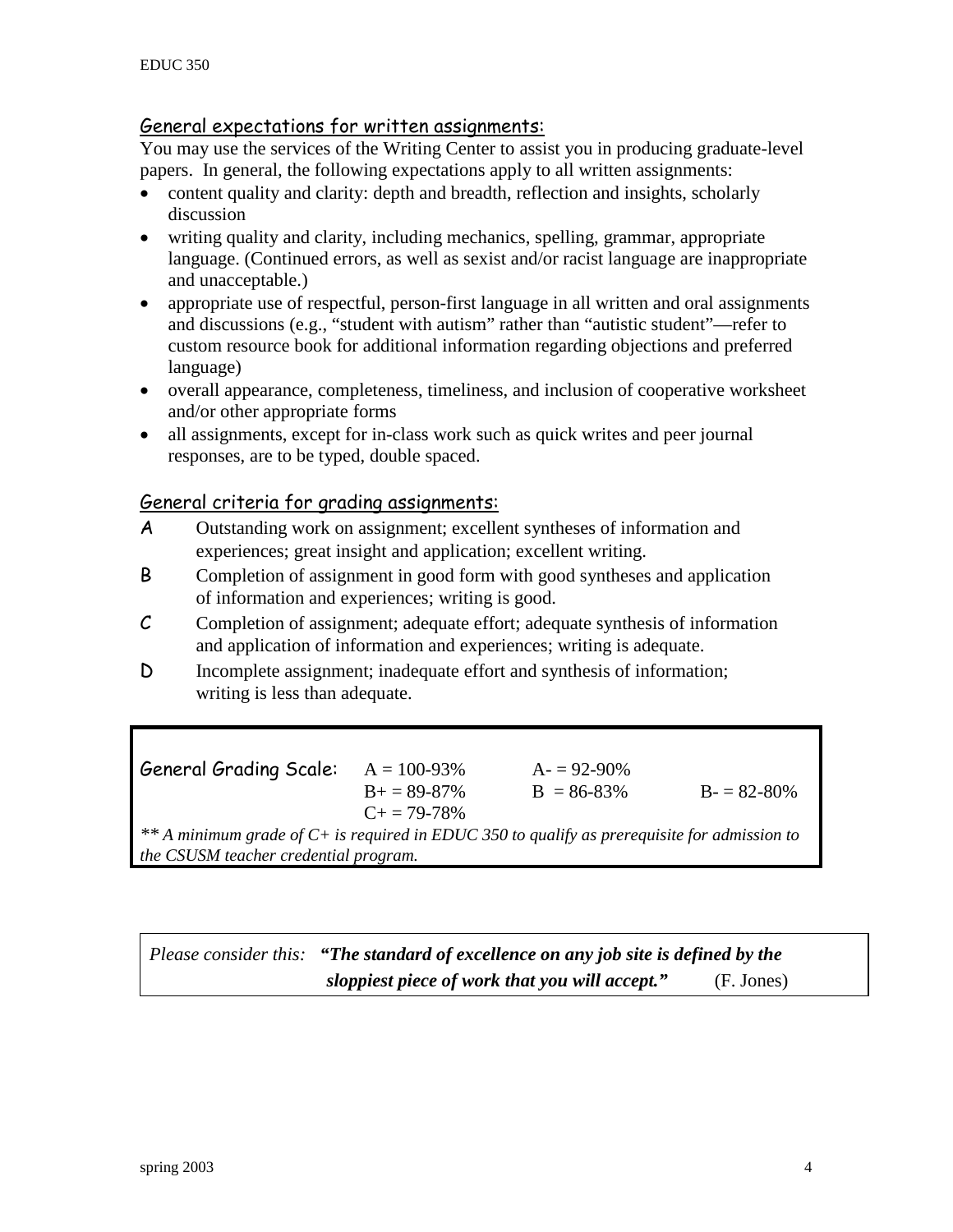|     | <b>QUICK SUMMARY: COURSE REQUIREMENTS and EVALUATIONS</b>    |
|-----|--------------------------------------------------------------|
| 5%  | mini presentation: people, concepts, events, court cases     |
| 15% | contemporary issue: inquiry and debate book presentation     |
| 15% | school law and diversity                                     |
| 15% | book presentation                                            |
| 15% | initial philosophy of teaching statement                     |
| 15% | field experience/reflections                                 |
| 20% | participation, in-class activities, attendance, quick writes |

ASSIGNMENTS and ASSESSMENTS FOR EDUC 350 (refer to custom-printed course materials for specific assignment details and expectations, and sample forms). Students are responsible for all assignments. Dates for presentations and written assignments appear on the tentative course calendar in the course materials. Absences do not affect due dates. Additionally, keep personal copies of all work written outside class.

Readings.Textbook and supplemental readings provide the foundation for class discussions, participation, and assignments. Additional readings that relate to class content also may be assigned. EDUC 350 is organized loosely by topic. Pace yourself with your readings and come to class prepared to demonstrate your understandings of the readings in a variety of ways, such as journals, quick writes, and *Circle the Sage.*

#### Minimum 45 hours supervised fieldwork and journal entries (15%).

Record log due 5/2/03. During the course, students participate in forty-five (45) hours of supervised fieldwork assignments in a variety of public school classroom settings. Approximately half of your time should be spent in one teacher's classroom, and the remainder of the time should be distributed among other classrooms. [A recommendation, usually from the classroom teacher where most of the fieldwork is completed, as well as a Field Experience Form/log with documented hours and teacher verification, are requirements for admission to the CSUSM Teacher Credential programs.

Also, a minimum grade of  $C^{\perp}$  in this course is required for program admittance. *Suggestion:* Because the College of Education requires documentation forms for program application, make an appropriate number of copies of your field experience record log so this documentation is available to all interested parties.

Journal entries for school observations, posted no later than 5/1/03 (Thursday) noon on WebCT/course discussion board. Minimally 15 journal entries are to reflect different settings and experiences of your field observations, and are to be read by assigned peers. In order to better pace this activity for everyone (students and peer readers) five entries should be posted by weekends 2, 3, and 4. You may begin your required observations immediately. However, these are to be interactive journals with peers, and details regarding expectations, procedures, and peer responses to these journal discussions will be presented in class.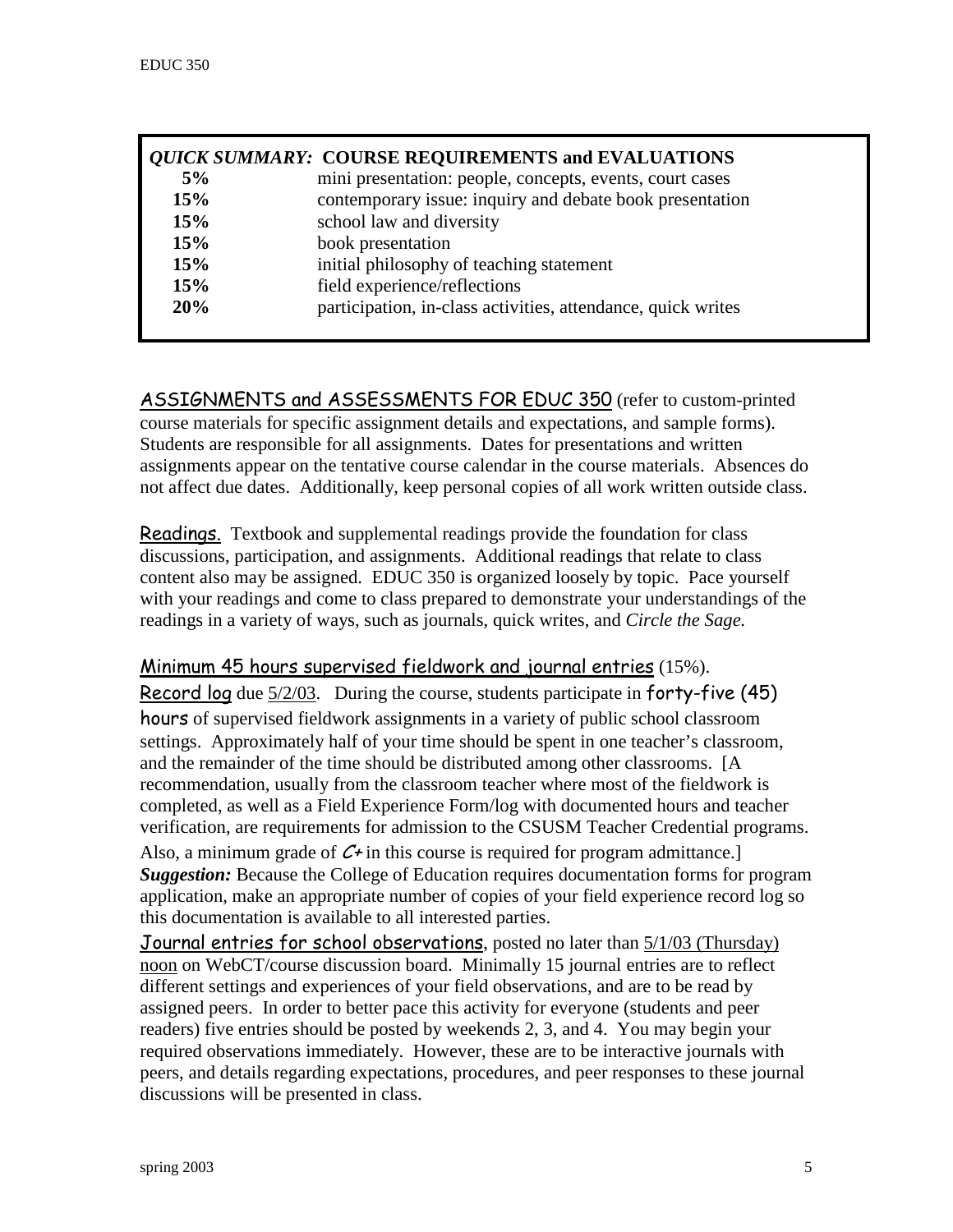Mini-chat presentation (5%), to begin 4/11/03. This time-limited oral presentation activity gives students a brief opportunity to be the teacher and to practice basic public speaking skills while in that role. For these presentations *(limited to 3-5 minutes),* students will identify, define, or explain persons, concepts, events, court cases, and terms of consequence that affect education and schooling.

Contemporary issue: inquiry/debate (15%), due 4/19/03. After referring to *Phi Delta Kappan's* Gallup Poll and Armstrong chapter 13, groups will investigate an issue or problem that presently affects education. General topics will be identified the second class session, and students will be expected to gather current newspaper articles or editorials (public media as opposed to commentaries by "education experts") related to the issue/concern. *Idea:* The inquiry should begin with specific focus questions generated by the group in response to the investigations. Students then will formulate a clear question and respond with their information in the form of a debate. On the day of the debates, group members will be assigned either the "pro" or "con" orientation. During brief class time, students are to (a) develop their pro or con stance, (b) decide on major points to cover, (c) anticipate major points and arguments by members of the opposing team, and (d) develop introductory and concluding statements. In addition to research materials for instructor's review, completed *cooperative worksheet(s)* must be submitted for this activity. If members concur, one completed collaborative worksheet with every member's signature indicating this consensus will suffice; otherwise, individually completed worksheets must be submitted when the presentation and written paper. Students who listen to the debate will be asked to collaboratively and succinctly summarize the arguments for both sides of the question for instructor's review.

**School Law and Diversity:** (15%), posted by  $\frac{4}{26/03}$  (Saturday) noon on course WebCT/discussion board. After investigating numerous court cases and laws that affect schools and schooling, students will briefly summarize and explain the relevance and/or implications of five laws or court cases that they perceive to be the most important. At least one of the five cases must relate to special education law.

Book presentation/paper (15%), due 5/3/03. Refer to course materials for annotated book list. Book assignments will be confirmed the second class session.

 *Re presentation:* Groups of 3-5 members will *show* the selected book through a skit, collage, poster presentation, or some other creative method (15-20 minutes).

 *Re written report*: Groups will submit to the instructor a short, collaboratively written report that briefly summarizes the book, connects its message to education today. The written report also will include a succinct critique by each group member. Additionally, *cooperative worksheet(s)* must be submitted with the written report. If members concur, one completed collaborative worksheet with every member's signature indicating this consensus will suffice; otherwise, individually completed worksheets must be submitted when the presentation and written paper. The group portion of the grade (10%) will be based on the presentation and collaborative section of the written report; an individual portion of the grade (5%) will be based on the individual critique/comments.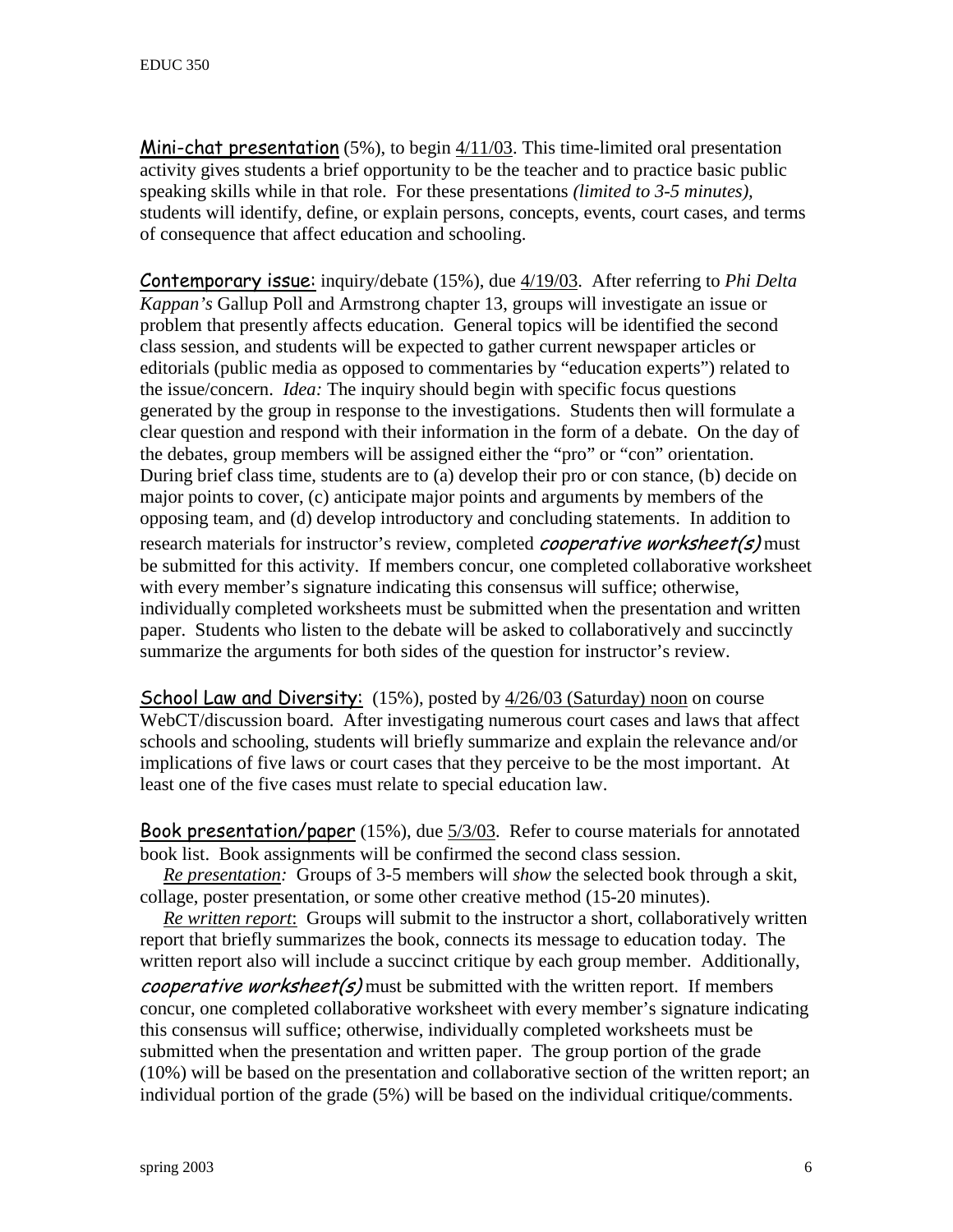Initial philosophy of teaching statement: (15%). Drafts are to be posted on the course discussion board by 4/26/03 for peer comments. "Final" philosophy statements, along with attached peer comments, are due 5/3/03. Given their view of the social context of schooling for  $21<sup>st</sup>$  century inclusive, multicultural society, students will prepare an essay that articulates their personal philosophy of teaching. For EDUC 350, the philosophy statement will be written and reviewed over a period of time, and will be read by peers as well as the instructor. These philosophies will be dynamic statements that are likely to change with student experiences. Descriptions of both the EDUC 350 and EDMS 512 (refined) philosophy statements are included in the course *Resource* book.

### OTHER ACTIVITIES.

Quick writes. Quick writes are in-class, time-limited reflective writings to a specific topic. They may be used to focus attention to the assigned readings, to direct reflective/ reactive thinking, and to provide individual writing samples of students applying to the CSUSM teacher education program. Students will write to several unannounced prompts during the term.

F.A.T. City: Students will view sections of the video *F.A.T. City*, and engage in activities that will deepen their understanding of the challenges of having a learning disability and the potential impact of a disability on a person's schooling and life.

Credo: After reading an assigned chapter in *Creating an inclusive school* and watching the short video *Credo for support*, students will discuss the sections of the video and the verses of the written text.

Nothing but the truth: Students are to read the book prior to 5/2/03.

**Movie:** Sometime during the semester, but prior to  $\frac{5}{2003}$ , students are to view a movie (refer to course *Resource* book for title options), giving close attention to the culture of the school and the representation of the teacher(s).